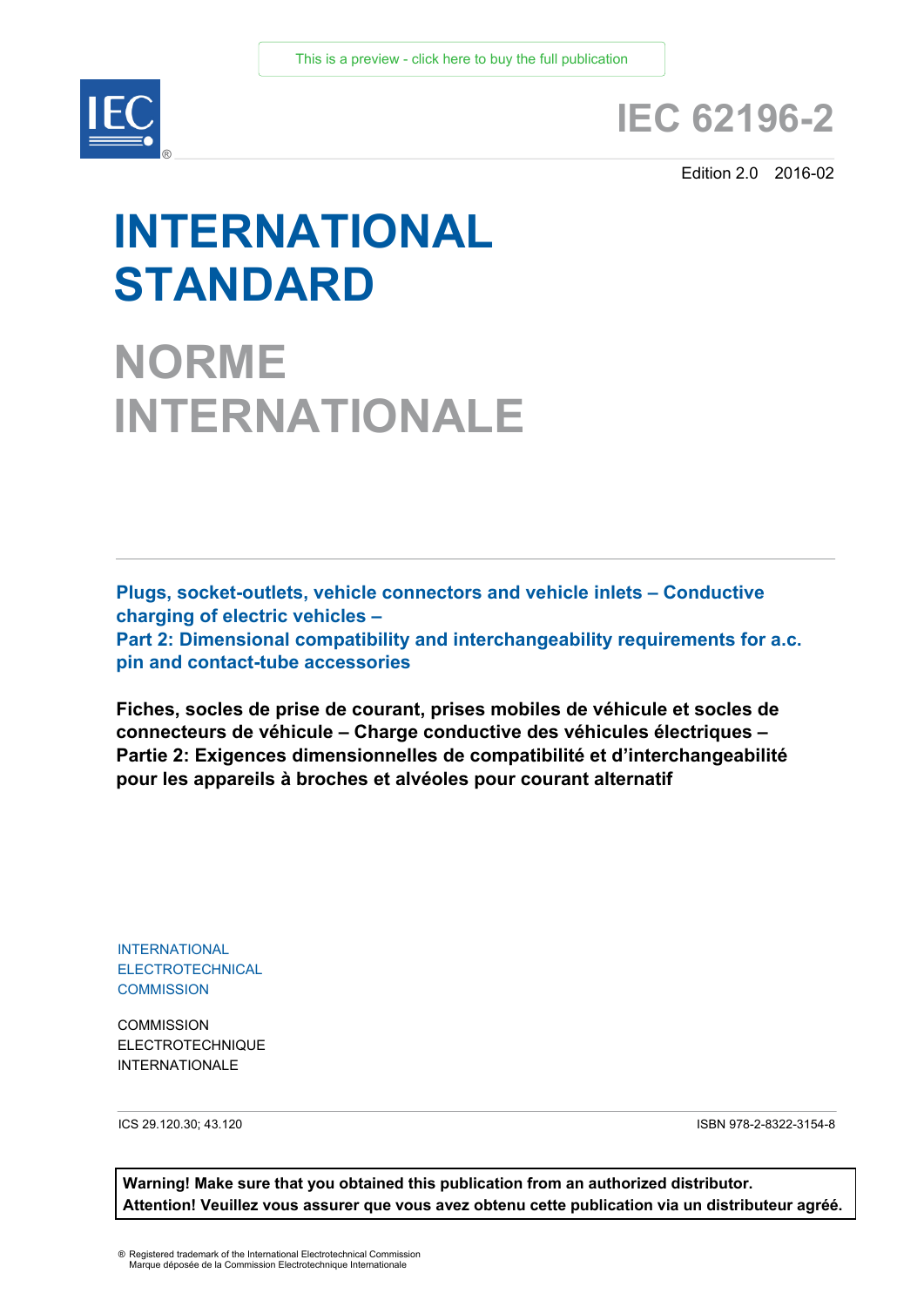$-2-$ 

IEC 62196-2:2016 © IEC 2016

# **CONTENTS**

| 1   |  |  |  |
|-----|--|--|--|
| 2   |  |  |  |
| 3   |  |  |  |
| 4   |  |  |  |
| 5   |  |  |  |
| 6   |  |  |  |
| 7   |  |  |  |
| 8   |  |  |  |
| 9   |  |  |  |
| 10  |  |  |  |
| 11  |  |  |  |
| 12  |  |  |  |
| 13  |  |  |  |
| 14  |  |  |  |
| 15  |  |  |  |
| 16  |  |  |  |
| 17  |  |  |  |
| 18  |  |  |  |
| 19  |  |  |  |
| 20  |  |  |  |
| 21  |  |  |  |
| 22  |  |  |  |
| 23  |  |  |  |
| 24  |  |  |  |
| 25  |  |  |  |
| 26  |  |  |  |
| 27  |  |  |  |
| 28  |  |  |  |
| 29  |  |  |  |
| 30  |  |  |  |
| 31  |  |  |  |
| 32  |  |  |  |
| 33  |  |  |  |
| 201 |  |  |  |
|     |  |  |  |
|     |  |  |  |
|     |  |  |  |
|     |  |  |  |
|     |  |  |  |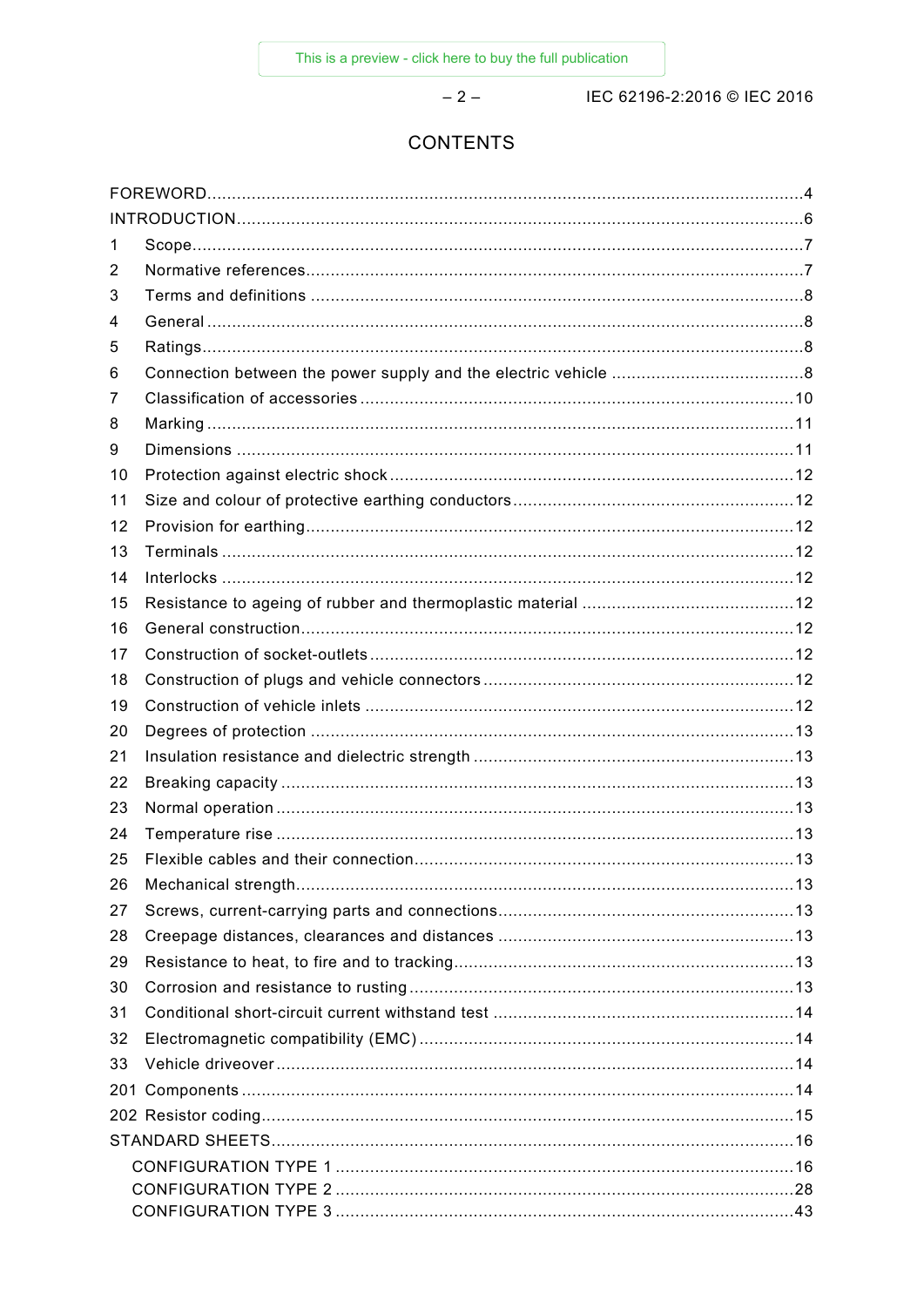IEC 62196-2:2016 © IEC 2016 – 3 –

| Table 201 – Overview of the basic vehicle interface, configuration type 1, single phase9 |  |
|------------------------------------------------------------------------------------------|--|
| Table 202 – Overview of the basic vehicle interface, configuration types 2 and 3,        |  |
|                                                                                          |  |
|                                                                                          |  |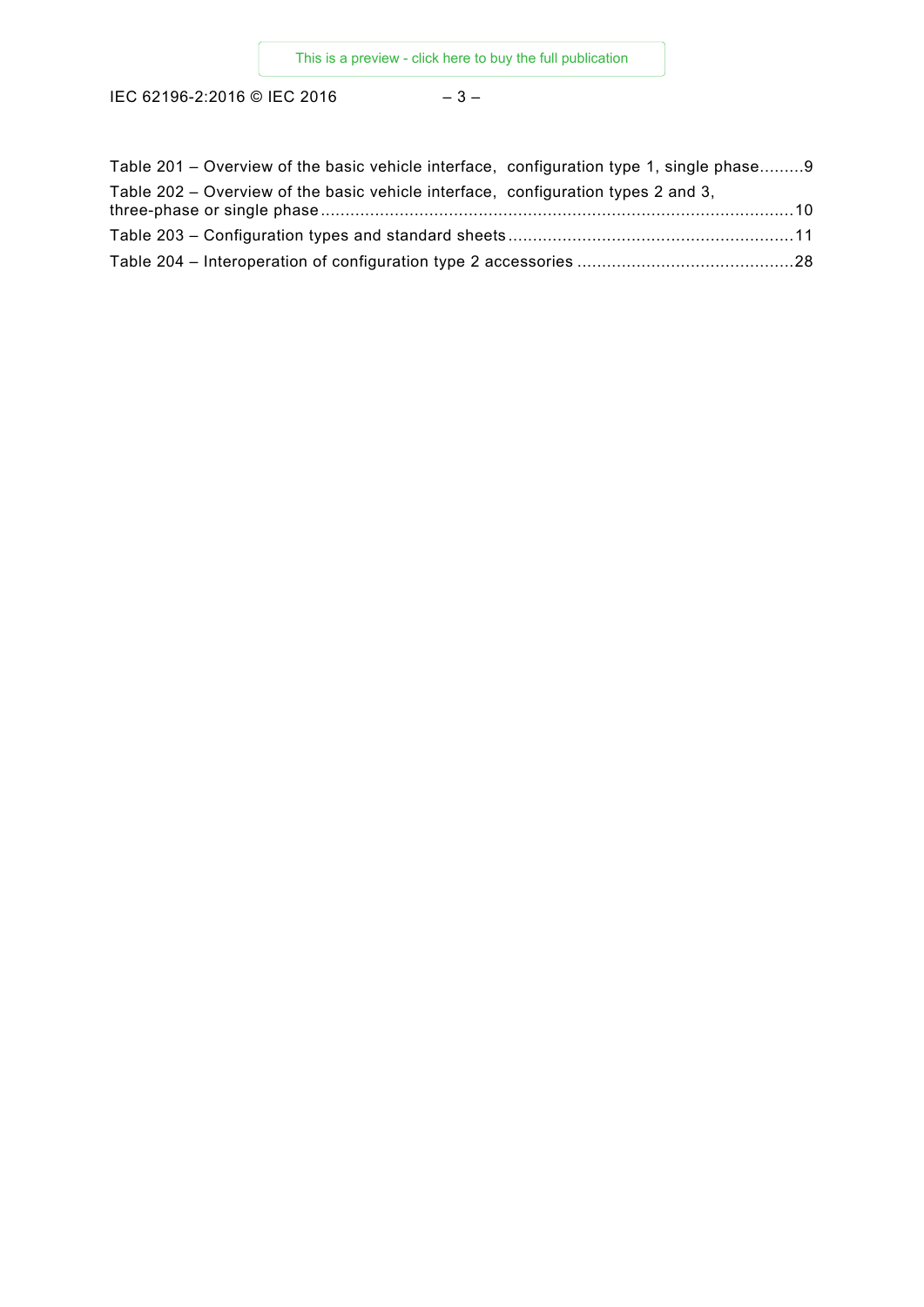– 4 – IEC 62196-2:2016 © IEC 2016

# INTERNATIONAL ELECTROTECHNICAL COMMISSION

\_\_\_\_\_\_\_\_\_\_\_\_

# **PLUGS, SOCKET-OUTLETS, VEHICLE CONNECTORS AND VEHICLE INLETS – CONDUCTIVE CHARGING OF ELECTRIC VEHICLES –**

# **Part 2: Dimensional compatibility and interchangeability requirements for a.c. pin and contact-tube accessories**

# FOREWORD

- <span id="page-3-0"></span>1) The International Electrotechnical Commission (IEC) is a worldwide organization for standardization comprising all national electrotechnical committees (IEC National Committees). The object of IEC is to promote international co-operation on all questions concerning standardization in the electrical and electronic fields. To this end and in addition to other activities, IEC publishes International Standards, Technical Specifications, Technical Reports, Publicly Available Specifications (PAS) and Guides (hereafter referred to as "IEC Publication(s)"). Their preparation is entrusted to technical committees; any IEC National Committee interested in the subject dealt with may participate in this preparatory work. International, governmental and nongovernmental organizations liaising with the IEC also participate in this preparation. IEC collaborates closely with the International Organization for Standardization (ISO) in accordance with conditions determined by agreement between the two organizations.
- 2) The formal decisions or agreements of IEC on technical matters express, as nearly as possible, an international consensus of opinion on the relevant subjects since each technical committee has representation from all interested IEC National Committees.
- 3) IEC Publications have the form of recommendations for international use and are accepted by IEC National Committees in that sense. While all reasonable efforts are made to ensure that the technical content of IEC Publications is accurate, IEC cannot be held responsible for the way in which they are used or for any misinterpretation by any end user.
- 4) In order to promote international uniformity, IEC National Committees undertake to apply IEC Publications transparently to the maximum extent possible in their national and regional publications. Any divergence between any IEC Publication and the corresponding national or regional publication shall be clearly indicated in the latter.
- 5) IEC itself does not provide any attestation of conformity. Independent certification bodies provide conformity assessment services and, in some areas, access to IEC marks of conformity. IEC is not responsible for any services carried out by independent certification bodies.
- 6) All users should ensure that they have the latest edition of this publication.
- 7) No liability shall attach to IEC or its directors, employees, servants or agents including individual experts and members of its technical committees and IEC National Committees for any personal injury, property damage or other damage of any nature whatsoever, whether direct or indirect, or for costs (including legal fees) and expenses arising out of the publication, use of, or reliance upon, this IEC Publication or any other IEC Publications.
- 8) Attention is drawn to the Normative references cited in this publication. Use of the referenced publications is indispensable for the correct application of this publication.
- 9) Attention is drawn to the possibility that some of the elements of this IEC Publication may be the subject of patent rights. IEC shall not be held responsible for identifying any or all such patent rights.

International Standard IEC 62196-2 has been prepared by IEC subcommittee 23H: Plugs, socket-outlets and couplers for industrial and similar applications, and for electric vehicles, of IEC technical committee 23: Electrical accessories.

This second edition cancels and replaces the first edition published in 2011 and constitutes a technical revision.

This second edition includes the following significant technical changes with respect to the previous edition.

- a) Standard sheets for configurations type 2 and type 3 have been updated.
- b) Configuration type 2 is now available with optional shutter.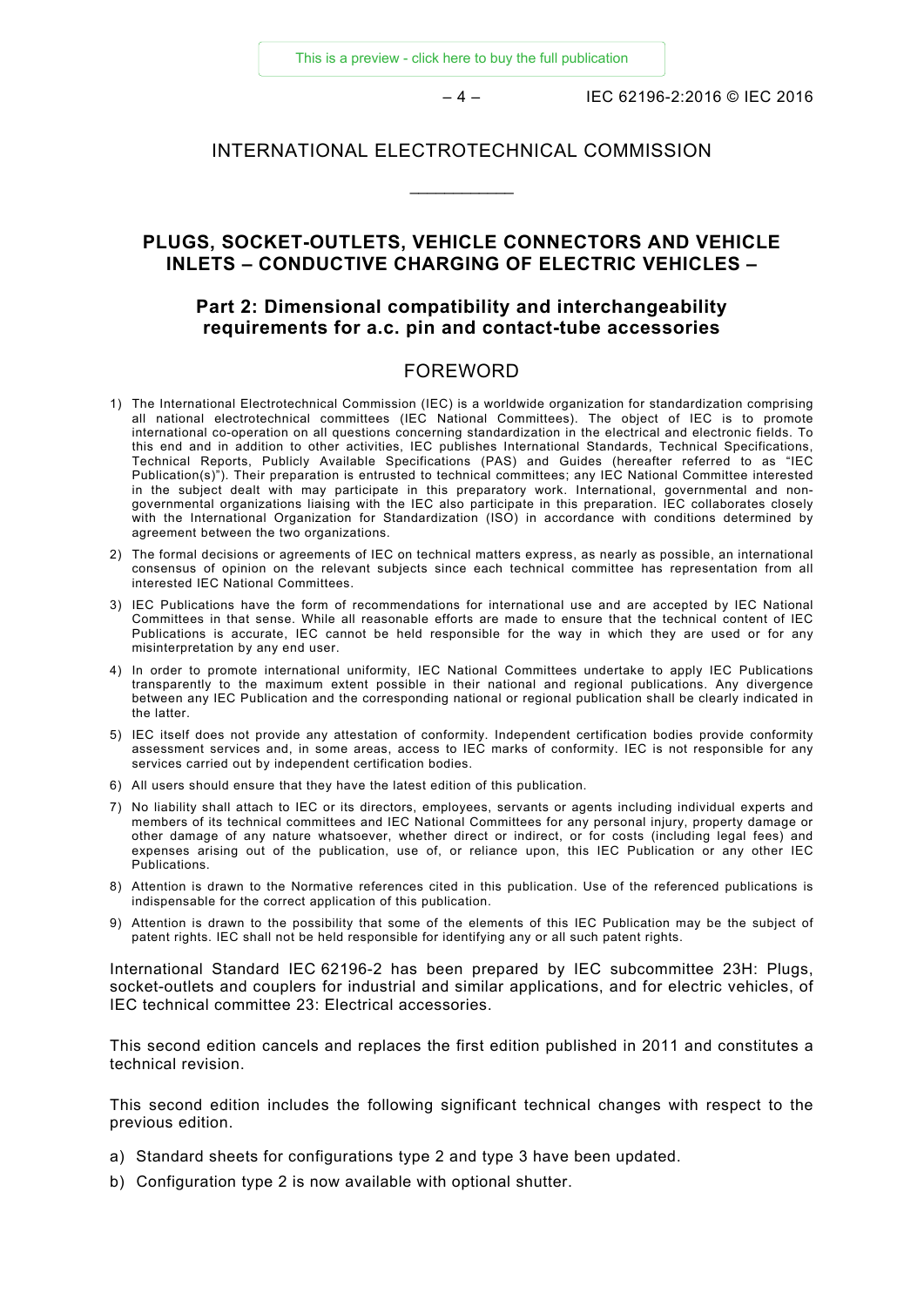IEC 62196-2:2016 © IEC 2016  $-5-$ 

The text of this standard is based on the following documents:

| CDV         | Report on voting |
|-------------|------------------|
| 23H/324/CDV | 23H/342/RVC      |

Full information on the voting for the approval of this standard can be found in the report on voting indicated in the above table.

This publication has been drafted in accordance with the ISO/IEC Directives, Part 2.

A list of all the parts in the IEC 62196 series, under the general title *Plugs, socket-outlets, vehicle connectors and vehicle inlets – Conductive charging of electric vehicles*, can be found on the IEC website.

This part of IEC 62196 is to be read in conjunction with IEC 62196-1:2014. The clauses of the particular requirements in Part 2 supplement or modify the corresponding clauses in Part 1. Where the text indicates "addition" to or "replacement" of the relevant requirement, test specification or explanation of Part 1, these changes are made to the relevant text of Part 1, which then becomes part of this standard. Where no change is necessary, the words "Clause X of IEC 62196-1:2014 is applicable" are used.

In this standard, the following print types are used:

- requirements proper: in roman type;
- *test specifications: in italic type;*
- notes: in smaller roman type.

The committee has decided that the contents of this publication will remain unchanged until the stability date indicated on the IEC website under "http://webstore.iec.ch" in the data related to the specific publication. At this date, the publication will be

- reconfirmed,
- withdrawn,
- replaced by a revised edition, or
- amended.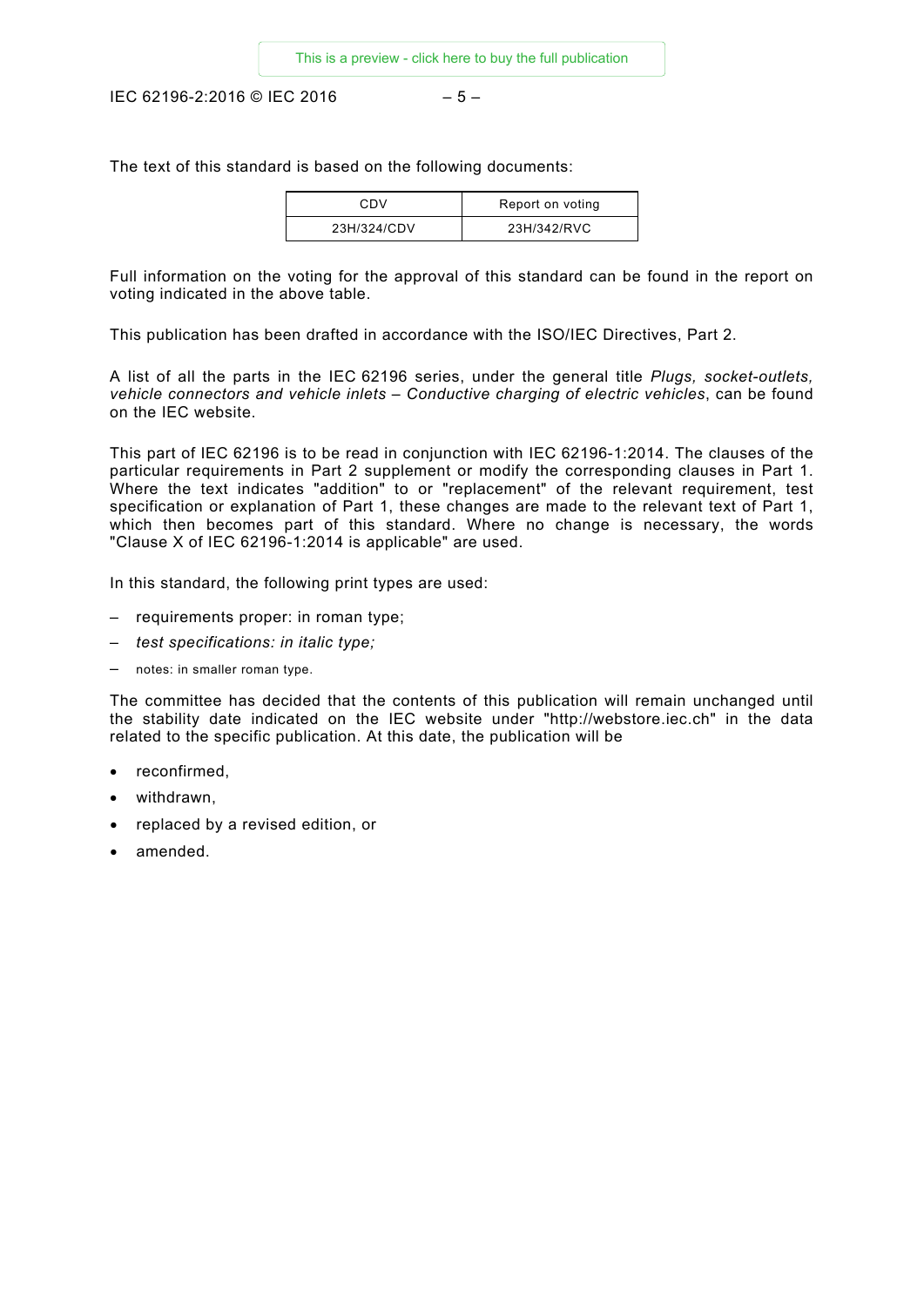– 6 – IEC 62196-2:2016 © IEC 2016

# INTRODUCTION

<span id="page-5-0"></span>Responding to global challenges of  $CO<sub>2</sub>$  reduction and energy security, the automobile industries have been accelerating the development and commercialization of electric vehicles and hybrid electric vehicles. In addition to the prevailing hybrid electric vehicles, battery electric vehicles including plug-in hybrid electric vehicles are going to be mass-marketed. To support the diffusion of such vehicles, this standard provides the standard interface configurations of a.c. vehicle couplers and accessories to be used in conductive charging of electric vehicles, taking the most frequent charging situations into consideration.

IEC 62196 is divided into several parts:

- Part 1: General requirements
- Part 2: Dimensional compatibility and interchangeability requirements for a.c. pin and contact-tube accessories
- Part 3: Dimensional compatibility and interchangeability requirements for d.c. and a.c./d.c. pin and contact-tube vehicle couplers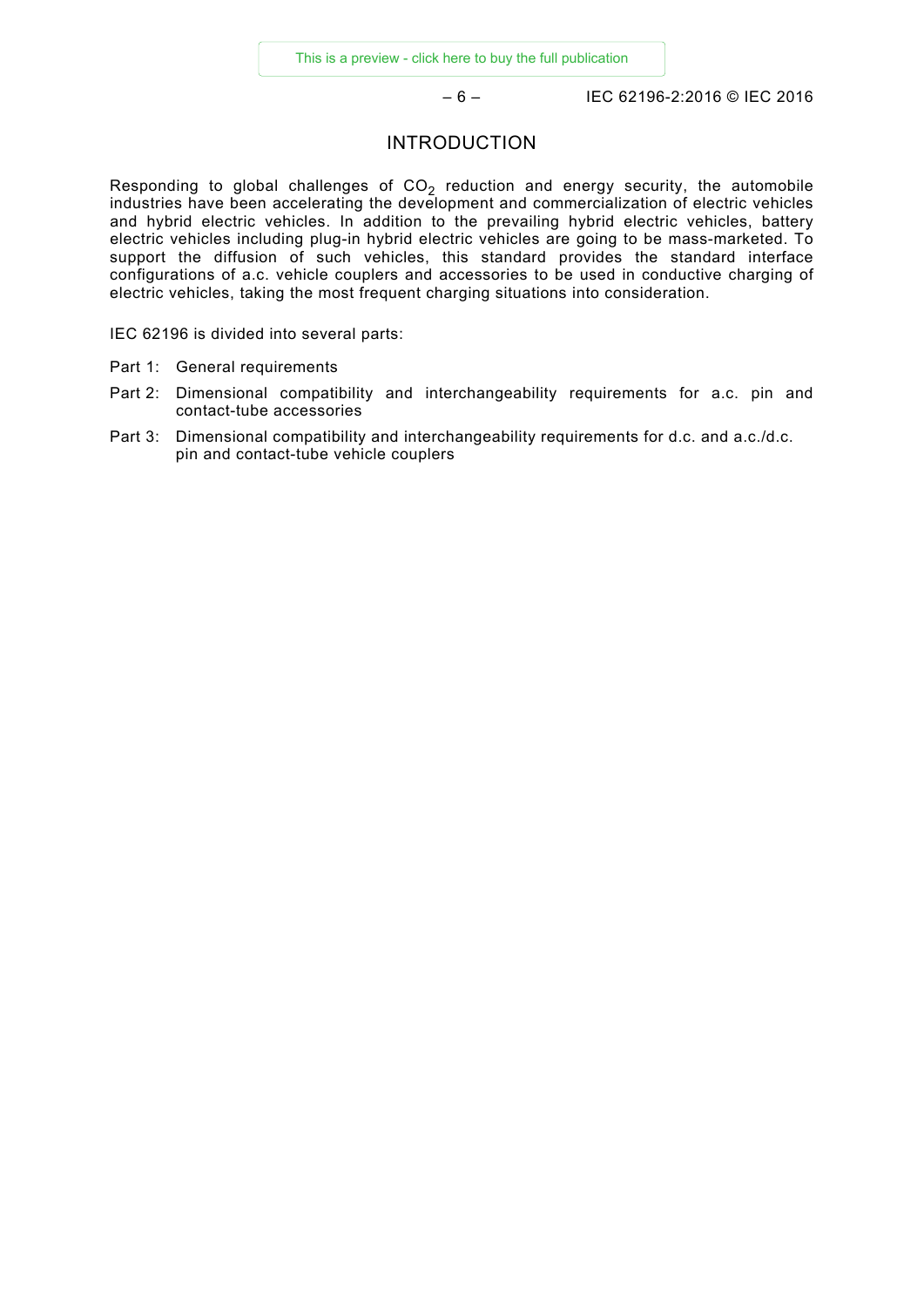IEC 62196-2:2016 © IEC 2016 – 7 –

# **PLUGS, SOCKET-OUTLETS, VEHICLE CONNECTORS AND VEHICLE INLETS – CONDUCTIVE CHARGING OF ELECTRIC VEHICLES –**

# **Part 2: Dimensional compatibility and interchangeability requirements for a.c. pin and contact-tube accessories**

## <span id="page-6-0"></span>**1 Scope**

This part of IEC 62196 applies to plugs, socket-outlets, vehicle connectors and vehicle inlets with pins and contact-tubes of standardized configurations, herein referred to as accessories. They have a nominal rated operating voltage not exceeding 480 V a.c., 50 Hz to 60 Hz, and a rated current not exceeding 63 A three-phase or 70 A single phase, for use in conductive charging of electric vehicles.

This part of IEC 62196 covers the basic interface accessories for vehicle supply as specified in IEC 62196-1, and intended for use in conductive charging systems for circuits specified in IEC 61851-1:2010.

NOTE 1 Electric road vehicles (EV) implies all road vehicles, including plug-in hybrid road vehicles (PHEV), that derive all or part of their energy from RESS.

These accessories are intended to be used for circuits specified in IEC 61851-1:2010 which operate at different voltages and frequencies and which may include extra-low voltage (ELV) and communication signals.

These accessories may be used for bidirectional power transfer (under consideration).

This standard applies to accessories to be used in an ambient temperature between –30 °C and  $+50$  °C.

NOTE 2 In the following country, other requirements regarding the lower temperature may apply: NO.

NOTE 3 In the following country, –35 °C applies: SE.

These accessories are intended to be connected only to cables with copper or copper-alloy conductors.

Vehicle inlet and vehicle connector to this standard are intended to be used for charging in modes 1, 2 and 3, cases B and C. The socket-outlets and plugs covered by this standard are intended to be used for charging mode 3 only, case A and B.

The modes and permissible connections are specified in IEC 62196-1:2014.

## <span id="page-6-1"></span>**2 Normative references**

Clause 2 of IEC 62196-1:2014 applies except as follows:

*Addition:* 

IEC 62196-1:2014, *Plugs, socket-outlets, vehicle connectors and vehicle inlets – Conductive charging of electric vehicles – Part 1: General requirements*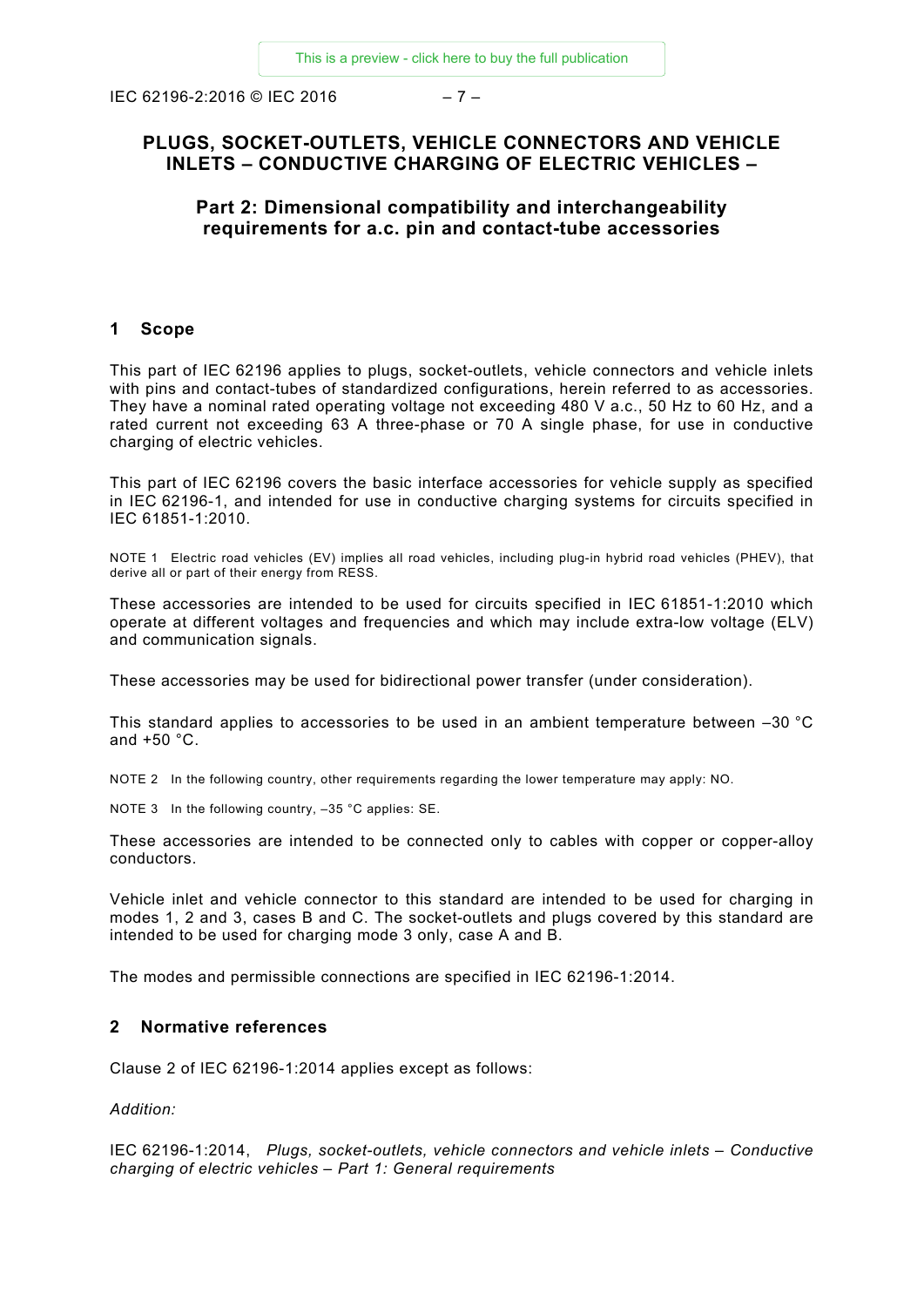$-62-$ 

IEC 62196-2:2016 © IEC 2016

# SOMMAIRE

| 1  |                                                                                |  |  |
|----|--------------------------------------------------------------------------------|--|--|
| 2  |                                                                                |  |  |
| 3  |                                                                                |  |  |
| 4  |                                                                                |  |  |
| 5  |                                                                                |  |  |
| 6  | Connexion entre l'alimentation électrique et le véhicule électrique 68         |  |  |
| 7  |                                                                                |  |  |
| 8  |                                                                                |  |  |
| 9  |                                                                                |  |  |
| 10 |                                                                                |  |  |
| 11 |                                                                                |  |  |
| 12 |                                                                                |  |  |
| 13 |                                                                                |  |  |
| 14 |                                                                                |  |  |
| 15 | Résistance au vieillissement du caoutchouc et des matériaux thermoplastiques73 |  |  |
| 16 |                                                                                |  |  |
| 17 |                                                                                |  |  |
| 18 |                                                                                |  |  |
| 19 |                                                                                |  |  |
| 20 |                                                                                |  |  |
| 21 |                                                                                |  |  |
| 22 |                                                                                |  |  |
| 23 |                                                                                |  |  |
| 24 |                                                                                |  |  |
| 25 |                                                                                |  |  |
| 26 |                                                                                |  |  |
| 27 |                                                                                |  |  |
| 28 |                                                                                |  |  |
| 29 |                                                                                |  |  |
| 30 |                                                                                |  |  |
| 31 |                                                                                |  |  |
| 32 |                                                                                |  |  |
| 33 |                                                                                |  |  |
|    |                                                                                |  |  |
|    |                                                                                |  |  |
|    |                                                                                |  |  |
|    |                                                                                |  |  |
|    |                                                                                |  |  |
|    |                                                                                |  |  |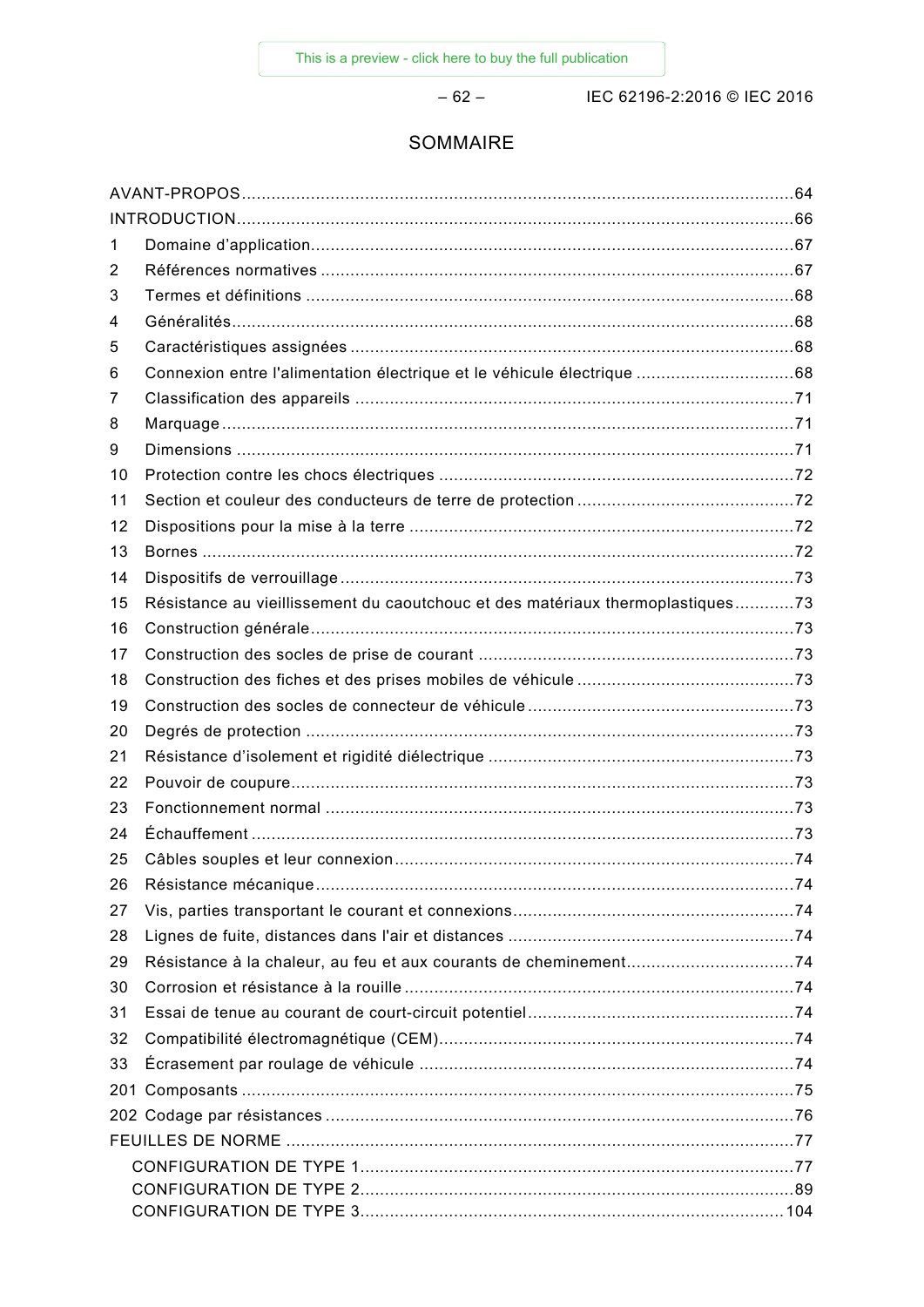IEC 62196-2:2016 © IEC 2016 – 63 –

| Tableau 201 – Présentation de l'interface basique pour véhicule, configuration de |  |
|-----------------------------------------------------------------------------------|--|
| Tableau 202 – Présentation de l'interface basique pour véhicule, configuration de |  |
|                                                                                   |  |
| Tableau 204 - Compatibilité des appareils de configuration de type 289            |  |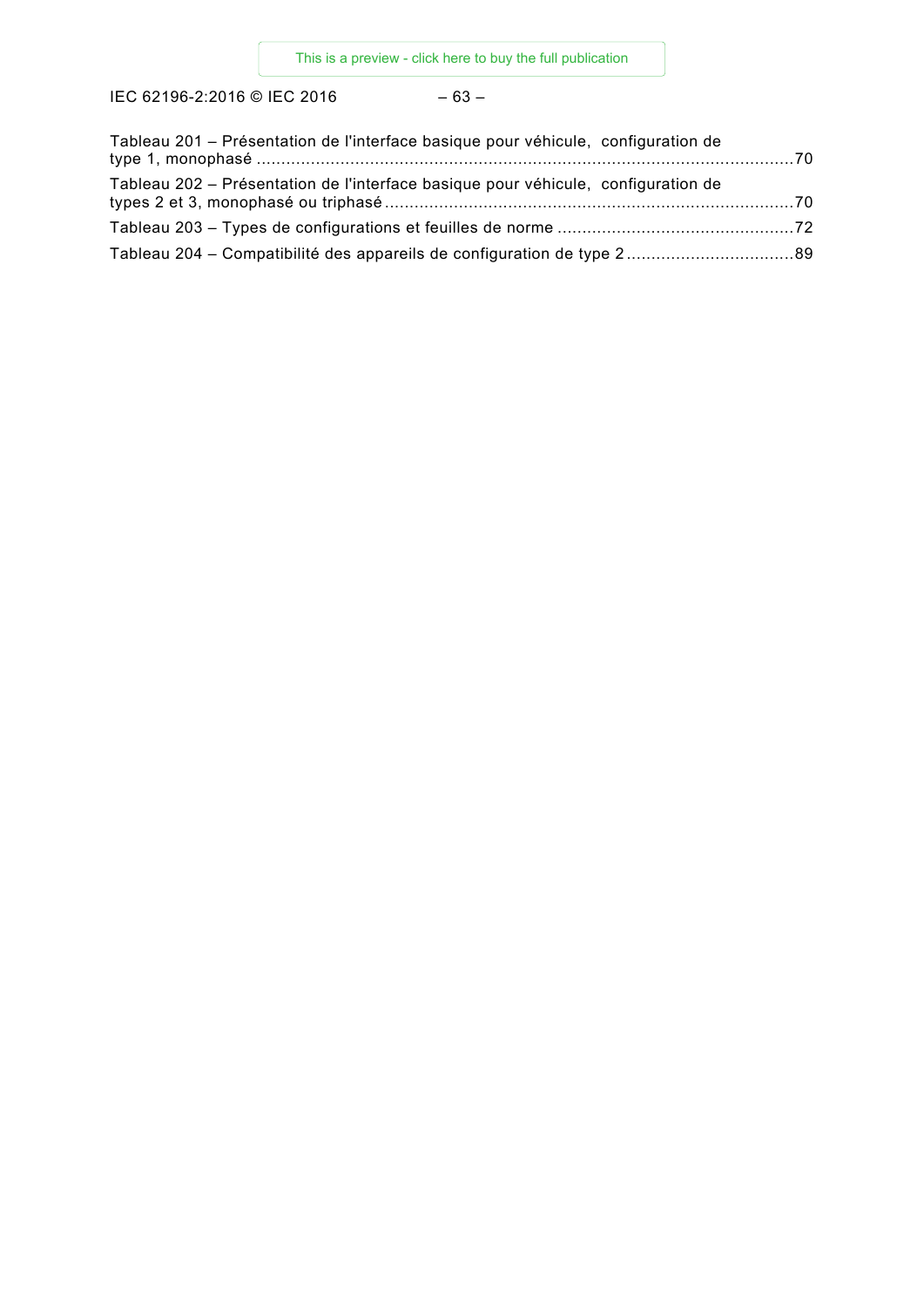[This is a preview - click here to buy the full publication](https://webstore.iec.ch/publication/24204&preview=1)

– 64 – IEC 62196-2:2016 © IEC 2016

# COMMISSION ÉLECTROTECHNIQUE INTERNATIONALE

\_\_\_\_\_\_\_\_\_\_\_\_

# **FICHES, SOCLES DE PRISE DE COURANT, PRISES MOBILES DE VÉHICULE ET SOCLES DE CONNECTEURS DE VÉHICULE – CHARGE CONDUCTIVE DES VÉHICULES ÉLECTRIQUES –**

# **Partie 2: Exigences dimensionnelles de compatibilité et d'interchangeabilité pour les appareils à broches et alvéoles pour courant alternatif**

# AVANT-PROPOS

- <span id="page-9-0"></span>1) La Commission Electrotechnique Internationale (IEC) est une organisation mondiale de normalisation composée de l'ensemble des comités électrotechniques nationaux (Comités nationaux de l'IEC). L'IEC a pour objet de favoriser la coopération internationale pour toutes les questions de normalisation dans les domaines de l'électricité et de l'électronique. A cet effet, l'IEC – entre autres activités – publie des Normes internationales, des Spécifications techniques, des Rapports techniques, des Spécifications accessibles au public (PAS) et des Guides (ci-après dénommés "Publication(s) de l'IEC"). Leur élaboration est confiée à des comités d'études, aux travaux desquels tout Comité national intéressé par le sujet traité peut participer. Les organisations internationales, gouvernementales et non gouvernementales, en liaison avec l'IEC, participent également aux travaux. L'IEC collabore étroitement avec l'Organisation Internationale de Normalisation (ISO), selon des conditions fixées par accord entre les deux organisations.
- 2) Les décisions ou accords officiels de l'IEC concernant les questions techniques représentent, dans la mesure du possible, un accord international sur les sujets étudiés, étant donné que les Comités nationaux de l'IEC intéressés sont représentés dans chaque comité d'études.
- 3) Les Publications de l'IEC se présentent sous la forme de recommandations internationales et sont agréées comme telles par les Comités nationaux de l'IEC. Tous les efforts raisonnables sont entrepris afin que l'IEC s'assure de l'exactitude du contenu technique de ses publications; l'IEC ne peut pas être tenue responsable de l'éventuelle mauvaise utilisation ou interprétation qui en est faite par un quelconque utilisateur final.
- 4) Dans le but d'encourager l'uniformité internationale, les Comités nationaux de l'IEC s'engagent, dans toute la mesure possible, à appliquer de façon transparente les Publications de l'IEC dans leurs publications nationales et régionales. Toutes divergences entre toutes Publications de l'IEC et toutes publications nationales ou régionales correspondantes doivent être indiquées en termes clairs dans ces dernières.
- 5) L'IEC elle-même ne fournit aucune attestation de conformité. Des organismes de certification indépendants fournissent des services d'évaluation de conformité et, dans certains secteurs, accèdent aux marques de conformité de l'IEC. L'IEC n'est responsable d'aucun des services effectués par les organismes de certification indépendants.
- 6) Tous les utilisateurs doivent s'assurer qu'ils sont en possession de la dernière édition de cette publication.
- 7) Aucune responsabilité ne doit être imputée à l'IEC, à ses administrateurs, employés, auxiliaires ou mandataires, y compris ses experts particuliers et les membres de ses comités d'études et des Comités nationaux de l'IEC, pour tout préjudice causé en cas de dommages corporels et matériels, ou de tout autre dommage de quelque nature que ce soit, directe ou indirecte, ou pour supporter les coûts (y compris les frais de justice) et les dépenses découlant de la publication ou de l'utilisation de cette Publication de l'IEC ou de toute autre Publication de l'IEC, ou au crédit qui lui est accordé.
- 8) L'attention est attirée sur les références normatives citées dans cette publication. L'utilisation de publications référencées est obligatoire pour une application correcte de la présente publication.
- 9) L'attention est attirée sur le fait que certains des éléments de la présente Publication de l'IEC peuvent faire l'objet de droits de brevet. L'IEC ne saurait être tenue pour responsable de ne pas avoir identifié de tels droits de brevets et de ne pas avoir signalé leur existence.

La Norme Internationale IEC 62196-2 a été établie par le sous-comité 23H: Prises de courant pour usages industriels et analogues et pour véhicules électriques, du comité d'études 23 de l'IEC: Petit appareillage.

Cette deuxième édition annule et remplace la première édition parue en 2011 et constitue une révision technique.

Cette édition inclut les modifications techniques majeures suivantes par rapport à l'édition précédente: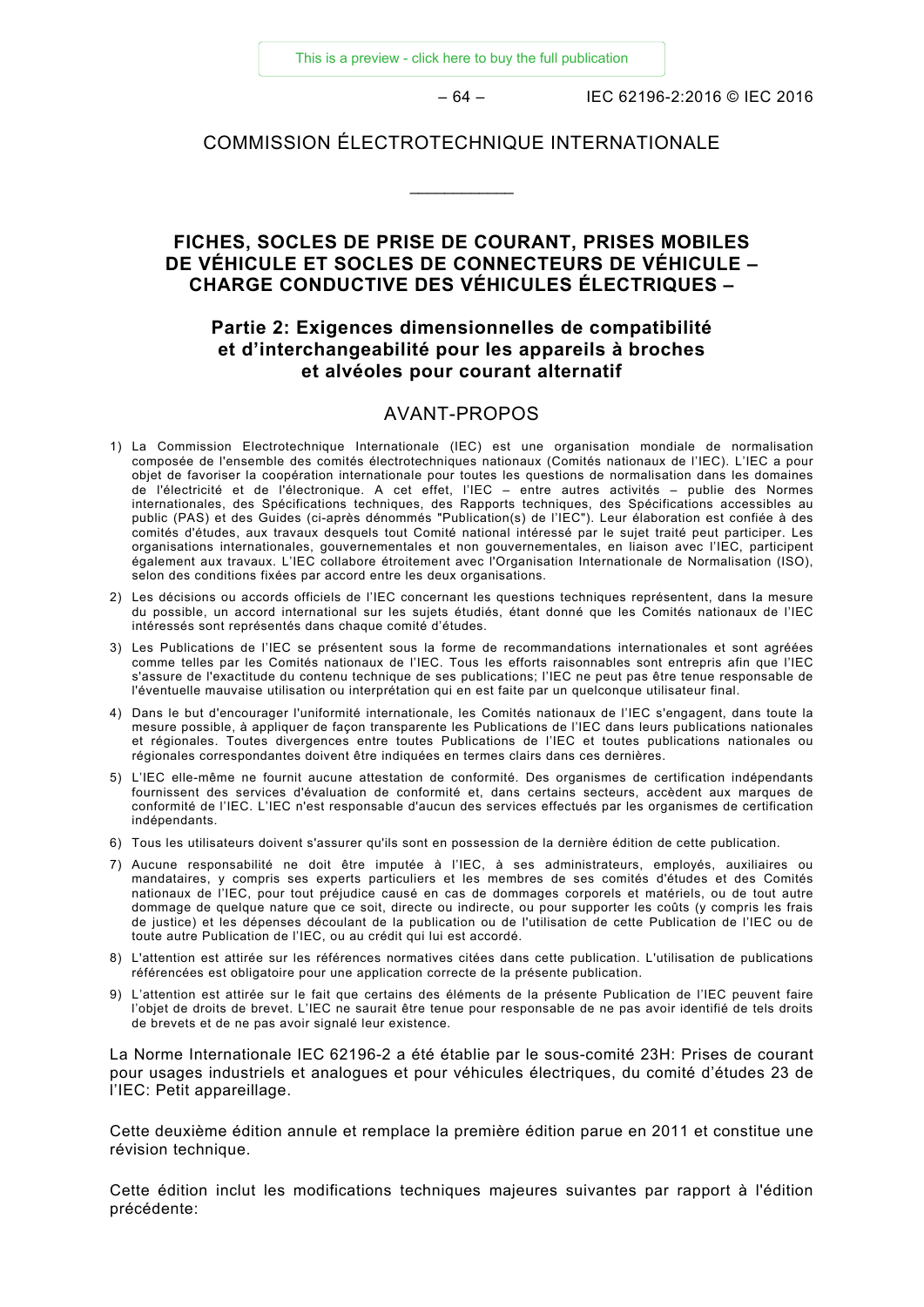IEC 62196-2:2016 © IEC 2016 – 65 –

- a) Mise à jour des feuilles de norme des configurations type 2 et type 3;
- b) Ajout d'obturateurs (en option) pour les appareils de type 2.

Le texte de cette norme est issu des documents suivants:

| CDV         | Rapport de vote |
|-------------|-----------------|
| 23H/324/CDV | 23H/342/RVC     |

Le rapport de vote indiqué dans le tableau ci-dessus donne toute information sur le vote ayant abouti à l'approbation de cette norme.

Cette publication a été rédigée selon les Directives ISO/IEC, Partie 2.

Une liste de toutes les parties de la série IEC 62196, publiées sous le titre général *Fiches, socles de prise de courant, prises mobiles de véhicule et socles de connecteurs de véhicule – Charge conductive des véhicules électriques*, peut être consultée sur le site web de l'IEC.

Les futures normes de cette série porteront dorénavant le nouveau titre général cité cidessus. Le titre des normes existant déjà dans cette série sera mis à jour lors de la prochaine édition.

La présente partie de l'IEC 62196 doit être utilisée conjointement avec l'IEC 62196-1:2014. Les articles des exigences particulières dans la partie 2 complètent ou modifient les articles correspondants de la partie 1. Lorsque le texte indique une «addition» ou un «remplacement» d'exigence, de spécification d'essai ou d'explication de la partie 1, ces modifications sont apportées au texte correspondant de la partie 1, qui devient alors partie de cette norme. Lorsqu'aucune modification n'est nécessaire, les mots «L'Article X de l'IEC 62196-1:2014 s'applique» sont utilisés.

Dans cette norme, les caractères d'imprimerie suivants sont utilisés:

- exigences proprement dites: caractères romains;
- *modalités d'essais: caractères italiques*;
- notes: petits caractères romains.

Le comité a décidé que le contenu de cette publication ne sera pas modifié avant la date de stabilité indiquée sur le site web de l'IEC sous "http://webstore.iec.ch" dans les données relatives à la publication recherchée. A cette date, la publication sera

- reconduite.
- supprimée.
- remplacée par une édition révisée, ou
- amendée.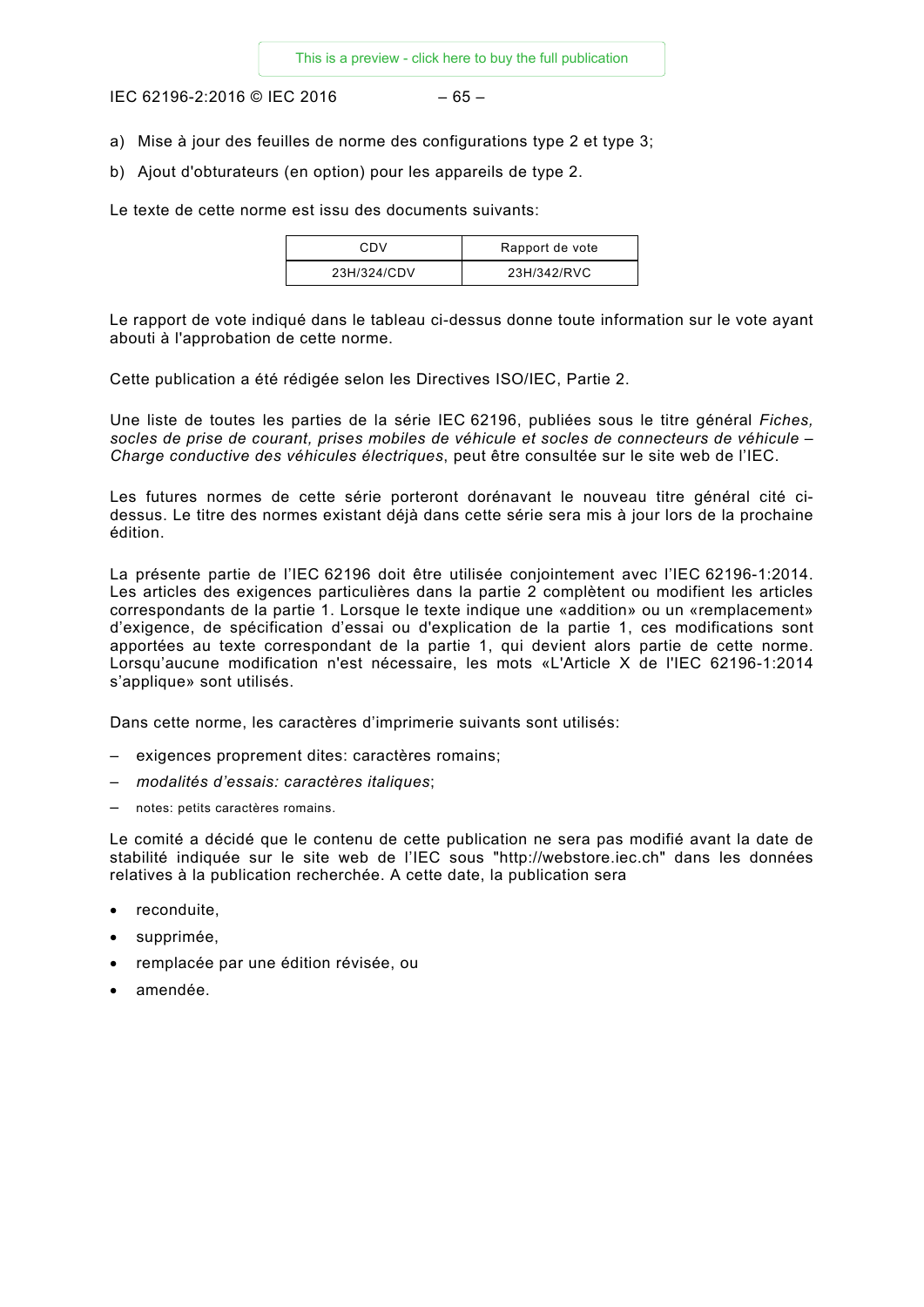– 66 – IEC 62196-2:2016 © IEC 2016

## INTRODUCTION

<span id="page-11-0"></span>Répondant à des défis mondiaux de réduction des émissions de  $CO<sub>2</sub>$  et à la sécurité énergétique, l'industrie automobile a accéléré le développement et la commercialisation des véhicules électriques et des véhicules électriques hybrides. En plus des véhicules électriques hybrides qui dominent le marché, des véhicules électriques à batterie dont les véhicules électriques hybrides rechargeables sont sur le point d'être commercialisés en masse. Pour soutenir la diffusion de ces véhicules, la présente norme fournit les configurations d'interface normalisées de connecteurs de véhicules et d'appareils à courant alternatif à utiliser dans la charge conductive des véhicules électriques, en tenant compte des situations de charge les plus fréquentes.

La série IEC 62196 est divisée en plusieurs parties:

- Partie 1: Règles générales
- Partie 2: Exigences dimensionnelles de compatibilité et d'interchangeabilité pour les appareils à broches et alvéoles pour courant alternatif
- Partie 3: Exigences dimensionnelles de compatibilité et d'interchangeabilité pour les connecteurs de véhicule à broches et alvéoles pour courant continu et pour courants alternatif et continu.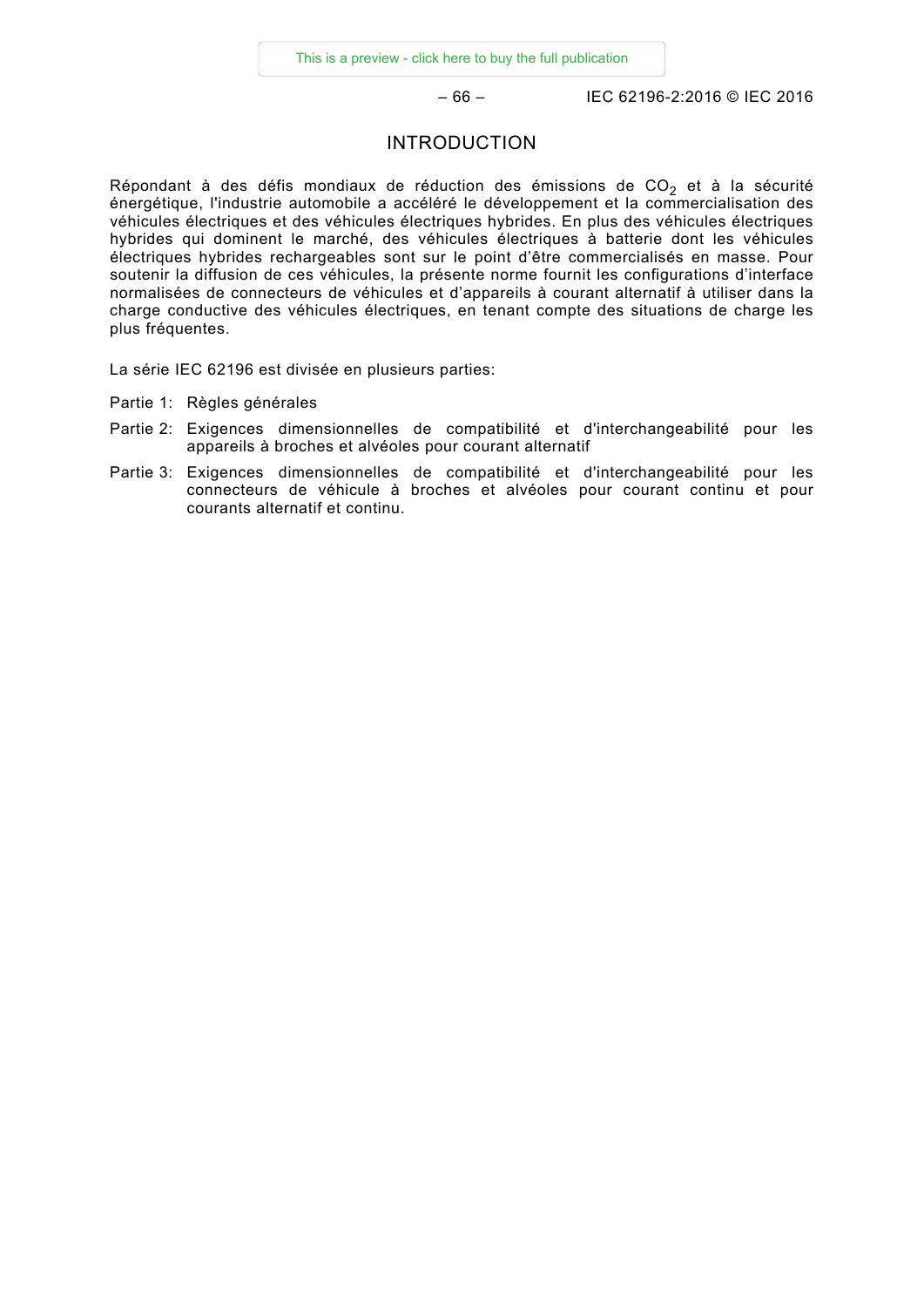IEC 62196-2:2016 © IEC 2016 – 67 –

# **FICHES, SOCLES DE PRISE DE COURANT, PRISES MOBILES DE VÉHICULES ET SOCLES DE CONNECTEURS DE VÉHICULE – CHARGE CONDUCTIVE DES VÉHICULES ÉLECTRIQUES –**

# **Partie 2: Exigences dimensionnelles de compatibilité et d'interchangeabilité pour les appareils à broches et alvéoles pour courant alternatif**

# <span id="page-12-0"></span>**1 Domaine d'application**

La présente partie de l'IEC 62196 s'applique aux fiches, aux socles de prise de courant, aux prises mobiles et socles de connecteurs de véhicule, à broches et alvéoles, de configurations normalisées, ci-après dénommés appareils. Ces appareils ont une tension d'emploi assignée ne dépassant pas 480 V en courant alternatif, 50 Hz à 60 Hz, et un courant assigné ne dépassant pas 63 A en triphasé ou 70 A en monophasé, et sont destinés à la charge conductive des véhicules électriques.

La présente partie de l'IEC 62196 couvre les appareils d'interface basique pour l'alimentation de véhicules tels que spécifiés dans l'IEC 62196-1 et destinés à être utilisés dans les systèmes de charge conductive pour les circuits spécifiés dans l'IEC 61851-1:2010.

NOTE 1 Les véhicules électriques routiers (VE) comprennent tous les véhicules routiers, y compris les véhicules routiers hybrides rechargeables (PHEV, *Plug-in Hybrid Electric road Vehicles*), dont une partie ou la totalité de l'énergie provient du système de stockage d'énergie rechargeable (RESS, *Rechargeable Energy Storage System*).

Ces appareils sont destinés à être utilisés pour les circuits spécifiés dans l'IEC 61851-1:2010 qui fonctionnent à différentes tensions et fréquences et qui peuvent inclure la très basse tension (TBT) et les signaux de communication.

Ces appareils peuvent être utilisés pour le transfert bidirectionnel de puissance (à l'étude).

La présente norme s'applique aux appareils à utiliser à une température ambiante comprise entre –30 °C et +50 °C.

NOTE 2 Dans le pays suivant, d'autres exigences relatives à la température inférieure peuvent s'appliquer: NO.

NOTE 3 Dans le pays suivant, la température de –35 °C s'applique: SE.

Ces appareils sont destinés à être connectés uniquement à des câbles ayant des conducteurs en cuivre ou en alliage de cuivre.

Les socles de connecteurs de véhicules et prises mobiles pour véhicules décrits dans la présente norme sont destinés à être utilisés pour la charge dans les modes de charge 1, 2 et 3, cas B et C. Les socles de prises de courant et les fiches couverts par la présente norme sont destinés à être utilisés pour la charge en mode 3 uniquement, cas A et B.

Les modes et connexions autorisés sont spécifiés dans l'IEC 62196-1:2014.

## <span id="page-12-1"></span>**2 Références normatives**

L'article 2 de l'IEC 62196-1:2014 s'applique avec les exceptions suivantes: